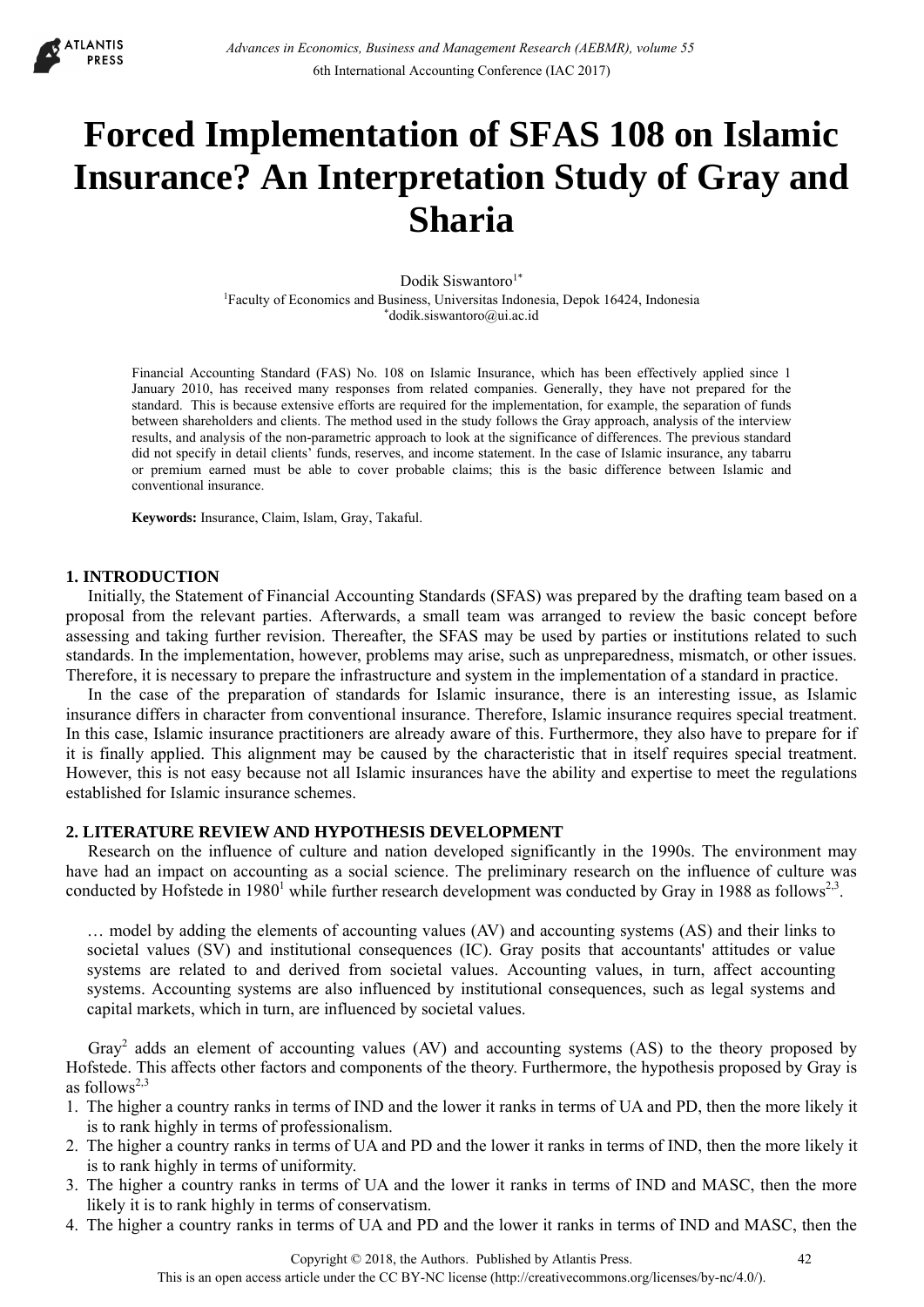more likely it is to rank highly in terms of secrecy.

Gray added some factors in the analysis, namely, professionalism, uniformity, conservatism, and secrecy. From the variables identified by Hofstede<sup>1</sup>, Gray<sup>2</sup> conducted a combination and output, as demonstrated in Table 1.

| Table.1. Variable Correlation between Hofstede and Gray <sup>3</sup> |                 |                 |                          |                                          |  |  |
|----------------------------------------------------------------------|-----------------|-----------------|--------------------------|------------------------------------------|--|--|
| Hofstede                                                             |                 |                 |                          | Gray                                     |  |  |
| <b>IND</b> ↑                                                         | UAL             | PDI             |                          | Professionalism <sup>1</sup>             |  |  |
| INDL                                                                 | UA <sup>†</sup> | PD <sup>†</sup> |                          | Uniformity <sup>1</sup>                  |  |  |
| INDL                                                                 | UA↑             |                 | <b>MASC</b> <sub>L</sub> | Conservatism <sup>1</sup>                |  |  |
| INDL                                                                 | UA1             | PD <sup>↑</sup> | <b>MASC</b> <sub>L</sub> | Secrecy <sup><math>\uparrow</math></sup> |  |  |

Table 1 shows that high individualism (IND) and masculinity (MASC) and low uncertainty avoidance (UA) and power distance (PD) are able to improve transparency (a low secrecy). In addition, the professionalism and uniformity factors are contradictive; meanwhile, the level of secrecy decreased by the power distance is conservatism. From the correlation of these variables, it can be concluded that there are structured patterns in the mapping theory made by Hofstede and the output of Gray.

The improvement implication of the revised model shows how other factors may affect the accounting, even though the religious element has not yet been added. This can be because religion does not play an important role in policy making and determination. Hofstede puts the religious element as a consequence of the institution (see Figure  $1)^3$ . It appears that religion plays only a small role and is relatively on the same level as other factors.

However, in Islam, the term of the purpose of religion is broader than the accounting value. In Islam, the calculation and assessment issues of the assets associated with the payment of zakat must be conducted properly with reference to the necessary rule's requirements. Since zakat is a form of worship in Islam, it needs more special and careful attention due to its importance among other obligations.

If Islamic teaching is implemented, it will have implications for the activities in accordance with Islamic teaching. Therefore, problems that usually occur in the financial business and investments are not too misleading. This is because the accounting standards which refer to the calculation of zakat, which is universally accepted. This will certainly facilitate the accounting records of any Muslim. For a Muslim, the religious factor becomes the main issue that must be considered since it is a very important factor. Therefore, the model created by Gray could be modified to include the influence of religion (Figure 1).



Figure.1. Modification of Gray Theory in the Context of Islam and Thought Influences<sup>3</sup>

Note: Exin: External influences; Ecin: Ecological influences

Figure 1 shows that Islamic principles and study factors for a Muslim may affect the value proposed by Hofstede and Gray. This is because sharia factors can play a dominant role in regulating every Muslim's activity. Islamic thinking and principles, if applied in real life, will have an effect on all aspects of life, especially business, finance, and, of course, accounting; afterward, it will be internalized in the other activities.

Doupnik & Tsakumis<sup>3</sup> evaluated Hofstede's approach. At the national level, the results of several studies are quite similar and significant, such as research conducted by Sudarwan and Fogarty<sup>4</sup>. Regarding the secrecy issue, Zarzeski<sup>5</sup> supported the hypothesis proposed by Gray. Furthermore, according to Jaggi and Low<sup>6</sup>, culture does not have an impact on a nation's laws, meaning that the culture is merely casuistic and local.

Furthermore, the research on the Hofstede individual scale is conducted to examine the theory of Doupnik and Richter<sup>7</sup>, except for how the factor of masculinity related to uniformity, which is investigated by Roberts and Salter<sup>8</sup>. In addition, several studies, such as by Chanchani and McGregor<sup>9</sup> and Smith<sup>10</sup>, support the theory proposed by Hofstede. However, Novaresh<sup>11</sup> argued that the theory proposed by Hofstede is not appropriate for Iran due to the change in the government system, which is still relatively new. With a similar pattern, this can occur in Indonesia, such as in the research conducted by Sudarwan and Fogarty<sup>4</sup>.

In Islam, studies and principles are rooted in the Qur'an and Sunnah. Despite the influence of schools in each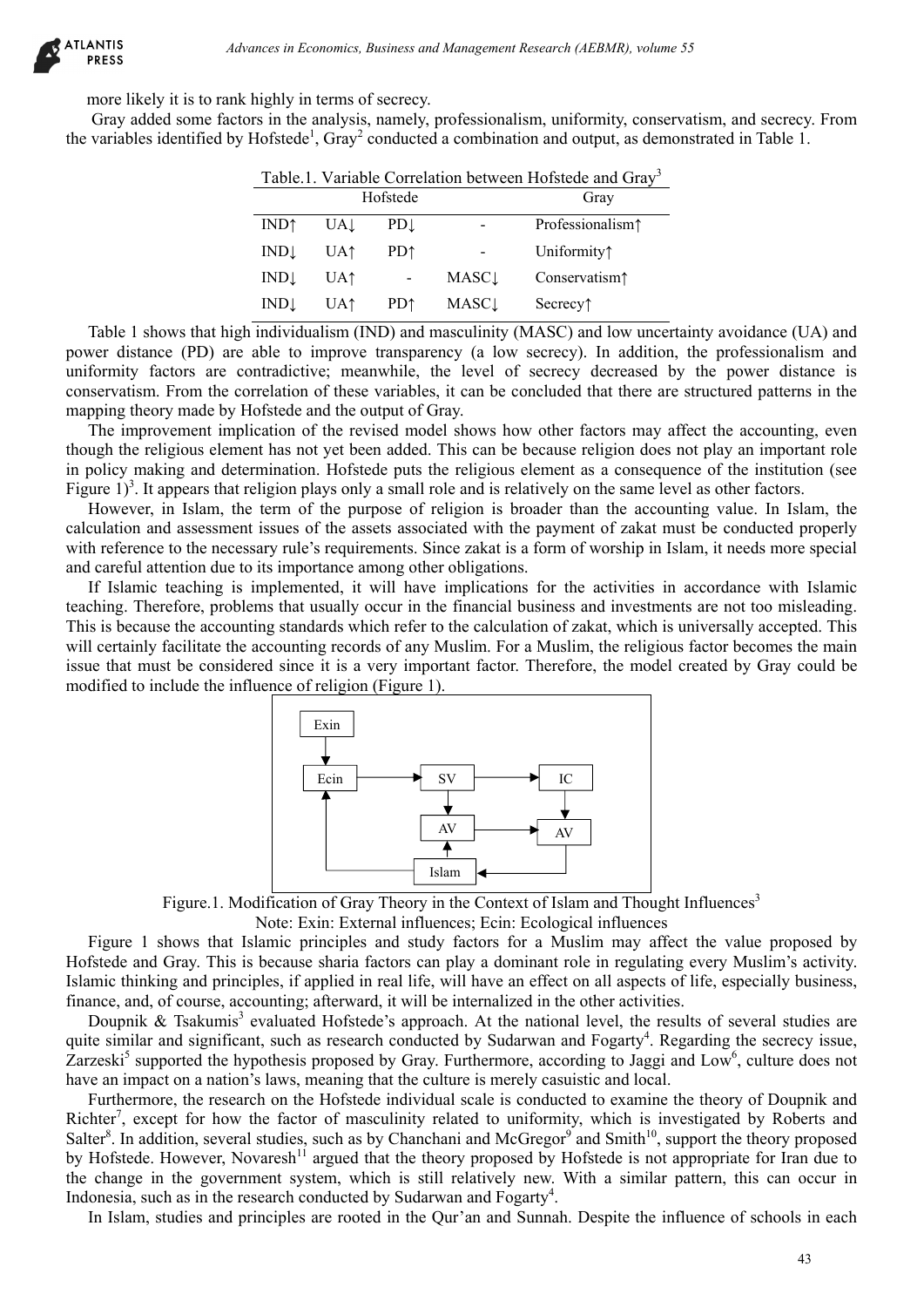region or country, the difference is not very great. Therefore, the linkage with the culture is relatively equal. However, the adjustment to the needs and interests can also change the existing pattern or form.

This paper discusses Takaful (Islamic insurance). The Takaful industry requires a global similarity regarding the regulations and laws<sup>12</sup>. The accounting standards made by the Accounting and Auditing Organization for Islamic Financial Institutions (AAOFI) at least give general directions on accounting treatment. In addition, the International Financial Reporting Standard (IFRS) has not regulated this issue, which, if it were done, could make it more complex<sup>13</sup>. In the case of Indonesia, the hypothesis may concern the difference between the secrecy issue in Indonesia and that of other countries adopting Islamic accounting standards. Indonesia has a high level of secrecy compared to other countries. The hypothesis is as follows: drivance in Economics, Business and Management Research (AEBMR), volume 53<br>
difference is not very guest. The of large in this the calibration<br>of the line of the calibratic insurance). The Lindon interest is not about the

# **H1: There is a difference in the secrecy issue for Indonesia compared to other countries adopting Islamic accounting standards.**

#### **Classical Issues**

In the financial statement of insurance, specifically the income statement did not disclose accurate and precise figures because of the incompleteness of the data and the income criteria from accountants and the auditor. This means the standard of income recognition for each insurance has a different basis. Another debatable issue is the cost of acquisition, reserve, and accident and health insurance<sup>14</sup>, as well as non-admitted assets<sup>15</sup>.

Anderson<sup>15</sup> identified that insurance companies in general do not comply with the accounting standards. He showed that the growth of the company, policies, investments, and returns are likely to change depending on the change in accounting methods. In this case, the insurance companies followed the American Institute of Certified Public Accountants (AICPA) and Public Accounting Firm for standardizing financial statements.

Dickinson<sup>16</sup> conducted a study on preparing accounting standards internationally, which is difficult to realize because of complications in terms of implementation, particularly regarding the insurance contracts that do not have default standards; therefore, FASB 133 was issued. The same issue was dealt with by IASC to IAS 39 and followed up by the IASB. In 2001, the IASB proposed a Draft Statement of Principle (DSOP) of insurance contracts.

Arenberg<sup>17</sup> conducted research on the income earned by insurance companies that tend not to be standardized between one company and the other. This meant the true operating result, particularly in life insurance, can only be determined with reduced accuracy. Scott<sup>18</sup> also expressed similar findings, except the issue of non-admitted assets. From those issues, some are still relevant, such as the cost of acquisition, non-admitted assets, the valuation reserve, and investment profits and losses. This is related to the certainty of applicable rules and regulations.

Considering the aforementioned issues, in Takaful itself, there are several issues that need to be considered, namely, (a) no gain or loss on underwriting – there needs to be a separation between revenue and expenditure, which is also related to the reserve and contingency; (b) Retakaful (guarantee by the other party) preferably takaful; and (c) a focus on investment, the use of cash on a more realistic basis, which is associated with the distribution of the results. For the shortage of reserve, a qardhul hassan account is not recognized as assets or liabilities<sup>19</sup>.

### **SFAS No.108**

SFAS No. 108 for Islamic insurance provides a stricter accounting standard. It is associated with aqad governing the insurance itself, for example, the separation of funds between capital owners and participants, tabarru funds, and investments, which is in accordance with Islamic teaching. Therefore, Islamic insurance should be supported by a good information system and clear rules. AAOIFI issued accounting standards for Islamic insurance which was effectively valid since on January 1st, 2000. In Indonesia, the discussion of SFAS for Islamic insurance was started in 2007. This is due to a lot of new Islamic insurance having been established.

Basically, there are not too many differences between the accounting standards for Islamic insurance made by AAOIFI and those proposed by the Institute of Indonesian Accountants (IAI). The difference lies merely in the presentation of the Fund Change Reporting in tabarru. However, when it is compared with conventional accounting standards, there are some differences (see Table 2).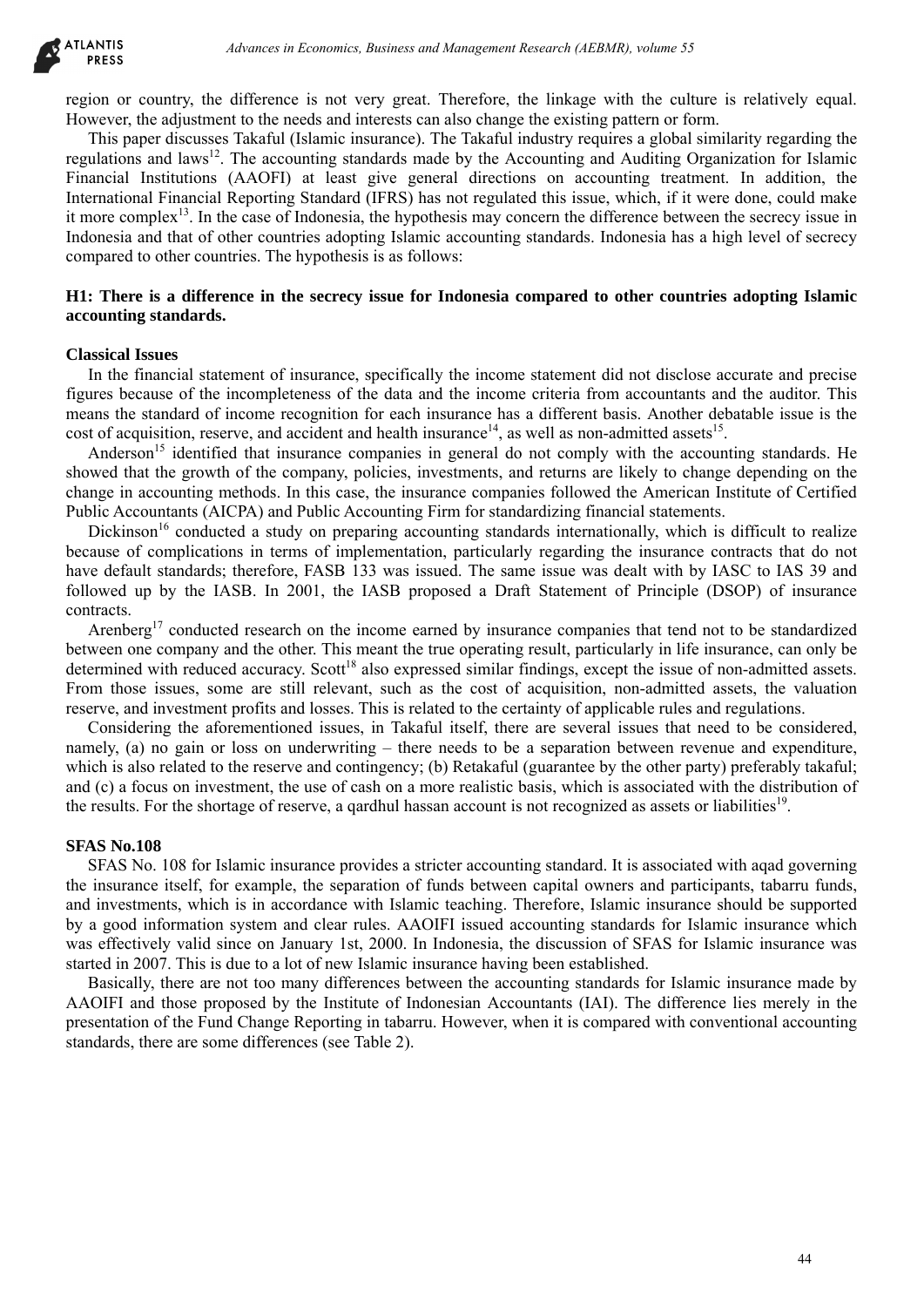

|                                                                                | SFAS of<br>Insurance<br>No. 36                                 | SFAS of<br>Islamic<br>insurance No.<br>108 and 101                  | SFAS of<br><b>AAOIFI FAS</b><br>No. 12                                                                                                                                                                                                                                                                                                                                                                                                                                                                                                                                                                                                                                                                                                                           | able.2. Different Components of Financial Statement for Insurance <sup>20-22</sup> |
|--------------------------------------------------------------------------------|----------------------------------------------------------------|---------------------------------------------------------------------|------------------------------------------------------------------------------------------------------------------------------------------------------------------------------------------------------------------------------------------------------------------------------------------------------------------------------------------------------------------------------------------------------------------------------------------------------------------------------------------------------------------------------------------------------------------------------------------------------------------------------------------------------------------------------------------------------------------------------------------------------------------|------------------------------------------------------------------------------------|
| Cash flow<br>statement<br>Surplus Deficit<br>Underwriting of                   | Direct and<br>non-direct<br>methods<br><b>Not</b><br>available | Available<br>Available                                              | Available<br>Available                                                                                                                                                                                                                                                                                                                                                                                                                                                                                                                                                                                                                                                                                                                                           |                                                                                    |
| Tabarru Fund<br>Changes in<br>Equity                                           | Not<br>available                                               | Available                                                           | Available                                                                                                                                                                                                                                                                                                                                                                                                                                                                                                                                                                                                                                                                                                                                                        |                                                                                    |
| Tabarru Fund                                                                   | Not                                                            | Available                                                           | Not available                                                                                                                                                                                                                                                                                                                                                                                                                                                                                                                                                                                                                                                                                                                                                    |                                                                                    |
| Changes<br>Source and<br>Expenditure of<br>the Zakat Fund                      | available<br><b>Not</b><br>available                           | Available                                                           | Combined<br>in<br>Source<br>and<br>Expenditure<br>of<br>the                                                                                                                                                                                                                                                                                                                                                                                                                                                                                                                                                                                                                                                                                                      |                                                                                    |
| Source and<br>Expenditure of<br>the Benevolent<br>Fund                         | <b>Not</b><br>available                                        | Available                                                           | <b>Benevolent</b><br>Fund<br>Combined<br>in<br>Source<br>and<br>Expenditure of<br>the Zakat Fund                                                                                                                                                                                                                                                                                                                                                                                                                                                                                                                                                                                                                                                                 |                                                                                    |
|                                                                                | Not                                                            | Available, no                                                       | Available                                                                                                                                                                                                                                                                                                                                                                                                                                                                                                                                                                                                                                                                                                                                                        |                                                                                    |
|                                                                                | available                                                      | separated<br>FAS starting from the beginning until the end of 2008. | this study was an interview with a senior accounts manager of Islamic insurance. The<br>accountants of Islamic insurance are aware of the issue. The aims of the interview f<br>which have been established, that is, Takaful and Mubarakah insurances, both a<br>rance. In this case, the researcher also was directly involved in the process of obser                                                                                                                                                                                                                                                                                                                                                                                                         |                                                                                    |
| Income<br>Statement of<br>Policyholder<br>to rank highly in terms of secrecy." |                                                                |                                                                     | t was conducted among members of AAOIFI with Indonesia based on Hof<br>directly refers to AAOIFI in preparing accounting standards of Islamic insurance. T<br>Thitney test. The aim of the test is to examine the differences among AAOIFI me<br>es, namely, Bahrain, Saudi Arabia, United Arab Emirates, Bangladesh, Turkey,<br>it, Lebanon, Jordan, Qatar, Iran, and Indonesia. Only eight countries are Arabic co<br>not identify every Arab country. These eight countries are Bahrain, Saudi Arabia,<br>Kuwait, Lebanon, Jordan, and Qatar. Bangladesh and Sudan were not included in the<br>st in Hofstede's weighting. In this case, the theory used was as follows:<br>try ranks in terms of UA and PD and the lower it ranks in terms of IND and MASC t |                                                                                    |
|                                                                                |                                                                |                                                                     | able.3. The Weighting of Hofstede Component in 5 AAOIFI members $^{23}$                                                                                                                                                                                                                                                                                                                                                                                                                                                                                                                                                                                                                                                                                          |                                                                                    |
| Component                                                                      | Arab<br>Turkey                                                 | Malaysia<br>Iran                                                    | Indonesia                                                                                                                                                                                                                                                                                                                                                                                                                                                                                                                                                                                                                                                                                                                                                        |                                                                                    |
|                                                                                | 80<br>66                                                       | 104<br>58                                                           | 78                                                                                                                                                                                                                                                                                                                                                                                                                                                                                                                                                                                                                                                                                                                                                               |                                                                                    |
| PD.<br><b>IND</b>                                                              | 38<br>37                                                       | 26<br>41                                                            | 14                                                                                                                                                                                                                                                                                                                                                                                                                                                                                                                                                                                                                                                                                                                                                               |                                                                                    |
| <b>MASC</b>                                                                    | 52<br>45                                                       | 42<br>50                                                            | 46                                                                                                                                                                                                                                                                                                                                                                                                                                                                                                                                                                                                                                                                                                                                                               |                                                                                    |
| <b>UA</b><br>Secrecy                                                           | 68<br>85<br>58<br>69                                           | 59<br>36<br>34<br>64                                                | 48<br>66                                                                                                                                                                                                                                                                                                                                                                                                                                                                                                                                                                                                                                                                                                                                                         |                                                                                    |

Table.2. Different Components of Financial Statement for Insurance<sup>20-22</sup>

#### **3. RESEARCH METHOD**

The method used in this study was an interview with a senior accounts manager of Islamic insurance. This was conducted as not many accountants of Islamic insurance are aware of the issue. The aims of the interview focused on Islamic insurances which have been established, that is, Takaful and Mubarakah insurances, both general insurance and life insurance. In this case, the researcher also was directly involved in the process of observation and the application of SFAS starting from the beginning until the end of 2008.

The difference test was conducted among members of AAOIFI with Indonesia based on Hofstede's classification, which indirectly refers to AAOIFI in preparing accounting standards of Islamic insurance. The test used was the Mann Whitney test. The aim of the test is to examine the differences among AAOIFI members comprising 14 countries, namely, Bahrain, Saudi Arabia, United Arab Emirates, Bangladesh, Turkey, Sudan, Malaysia, Syria, Kuwait, Lebanon, Jordan, Qatar, Iran, and Indonesia. Only eight countries are Arabic countries because Hofstede did not identify every Arab country. These eight countries are Bahrain, Saudi Arabia, United Arab Emirates, Syria, Kuwait, Lebanon, Jordan, and Qatar. Bangladesh and Sudan were not included in the study because they do not exist in Hofstede's weighting. In this case, the theory used was as follows:

"The higher a country ranks in terms of UA and PD and the lower it ranks in terms of IND and MASC then the more likely it is to rank highly in terms of secrecy."

| Component   | Arab | Turkey | Iran | Malaysia | Indonesia |
|-------------|------|--------|------|----------|-----------|
| PD.         | 80   | 66     | 58   | 104      | 78        |
| <b>IND</b>  | 38   | 37     | 41   | 26       | 14        |
| <b>MASC</b> | 52   | 45     | 42   | 50       | 46        |
| UA          | 68   | 85     | 59   | 36       | 48        |
| Secrecy     | 58   | 69     | 34   | 64       | 66        |

Table.3. The Weighting of Hofstede Component in 5 AAOIFI members<sup>23</sup>

In this case, the weight of uncertainty avoidance (UA) and the power distance (PD) are summed and then subtracted from individualism (IND) and masculinity (MASC). The total yielded secrecy factor identified the country with the highest degree of secrecy. Indonesia's secrecy level is quite high because Indonesia is reluctant to be transparent compared to countries with a low indicator. However, in Islamic transactions that require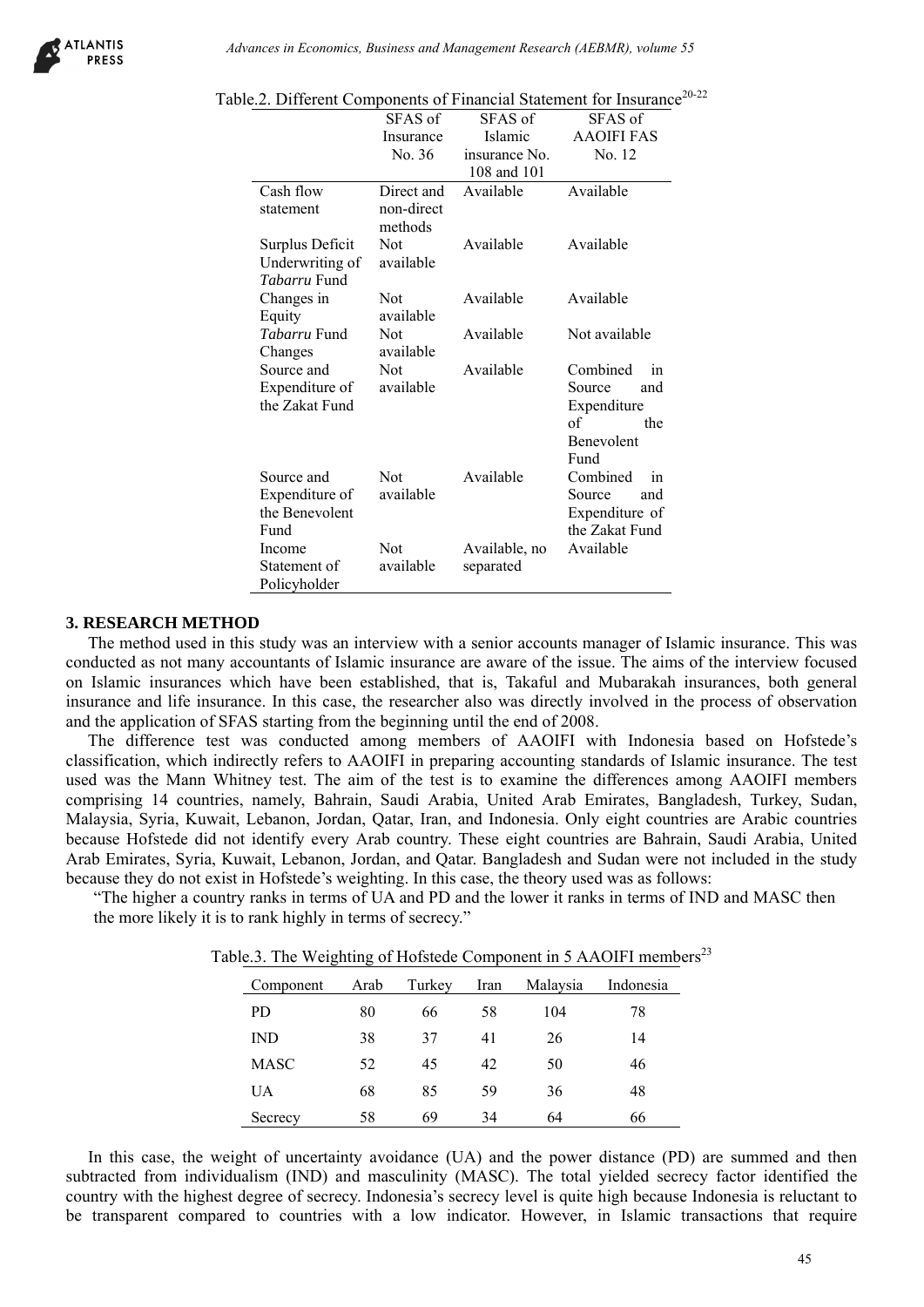

transparency, the hypothesis becomes invalid because there is an element of the "necessity" to be more transparent.

# **4. RESULT AND DISCUSSIONS**

Interviews and analysis in the issuance of SFAS are discussed as follows.

- a. It was inevitable that SFAS No. 108 would require the separation of accounting treatment in accordance with the existing aqad. This is quite inconvenient if the clear separation of account is not decided from the beginning. The previously estimated reserve fund must be able to pay for possible claims that would occur. It is related to the limitation that a claim may only be paid from a collection of tabarru. With the new SFAS, tabarru should be separated from other funds, and it should be set at the beginning of the transaction. For Islamic insurance that still has many traditional-based products, this separation is usually quite difficult because there is no clear system in the separation of accounts. For non-traditional products, such as unit-link, the separation of accounts on aqad has been separated by the system. However, this change was in line with the basic regulations of Islamic teaching in Islamic insurance<sup>12</sup>. drivance in Economics, Business and Management Research (AEBMR), volume 55<br>
Hestis becomes invalid because there is an element of the "necessity" to be note transported<br>CCISSIONS.<br>
CCISSIONS are discussed as follows.<br>
Syst
- b. The separation of account classification in accordance with aqad and regulations would benefit from showing the performance measurement. This is because the adoption of this SFAS will indirectly improve transparency, and the company's survival rate can be predicted appropriately; however, this is difficult for conventional insurance. The religious factor may affect this compliance to standards<sup>3</sup>. Even though the income can be smaller than when using conventional standards, Islamic insurance still upholds the standard, which is stricter than with conventional insurance $17,19$ .
- c. The most common problem in conventional insurance is the reserve problem for claims. It can be taken to increase the net income by making small reserves. This causes the contract between the participants and insurance to be transactional; besides, the insurance must be able to bear all insurance claims incurred. This does not happen in Islamic insurance, in which the reserve fund for claims has been set at the beginning and subsequently reported. This provides an element of caution. For other reporting, Islamic insurance has been reported voluntarily, although it is not regulated in IAS 36. This result was different from Goodfriend<sup>14</sup> and Anderson<sup>15</sup>. At an international level, this also differs<sup>16,18</sup>.

The Mann-Whitney difference test for Gray's theory<sup>3</sup> revealed that the problem of secrecy can be used to see the effect on behavior change in a country. The result in Table 4 below shows an insignificance (above  $\leq 0.05$ ). This suggests that Indonesia has a higher level of secrecy than AAOIFI member states; however, the difference is statistically not significant. This may indicate that the level of reporting or transparency is relatively low in Indonesia. However, it descriptively shows the opposite situation, i.e., the level of report components for Islamic insurance requires more detail and is dealt with separately. This is certainly not in line with the hypothesis proposed by Gray, as it is not very significant and contradicts Zarzeski's<sup>5</sup> result, but is consistent with Sudarwan & Fogarty<sup>4</sup>. This also may be affected by the gap of scoring not being very wide, and Indonesia was in the range.

|                | <b>SECRECY</b> |
|----------------|----------------|
| Mann-Whitney U | 1.000          |
| Wilcoxon W     | 67.000         |
| Z              | $-1.551$       |

Table.4. Test Result (Discrimination Test)

#### **5. CONCLUSION**

In the case of the implementation of this SFAS No. 108 for Islamic insurance, it is a regulatory factor (religion) that requires special accounting treatment. The participants and the insurance companies themselves will feel comfortable and in accordance with the contract agreed at the beginning. The change in accounting standards of Islamic insurance is basically a period of transition from the use of conventional standards to Islamic standards, which is actually not too difficult. In addition, the modern Islamic insurance products require a clear division of accounting accounts.

Statistical testing shows that the differences between the characteristics of Indonesian and of other countries that are AAOIFI members are insignificant. Hofstede gave quite different weights (large) for Indonesia compared to other countries in terms of secrecy; however, the difference is not too great. This indicates that Indonesia should be more closed, but as the religious factor requires transparency then it does not apply under certain conditions.

For further research, a survey of users of financial reports may be undertaken prior to and after the implementation of SFAS 108. This would be an interesting study because such changes can lead to different perspectives. Their responses to changes in accounting treatments are likely to be very transparent in terms of recognition and the ability of Islamic insurance to pay expenses.